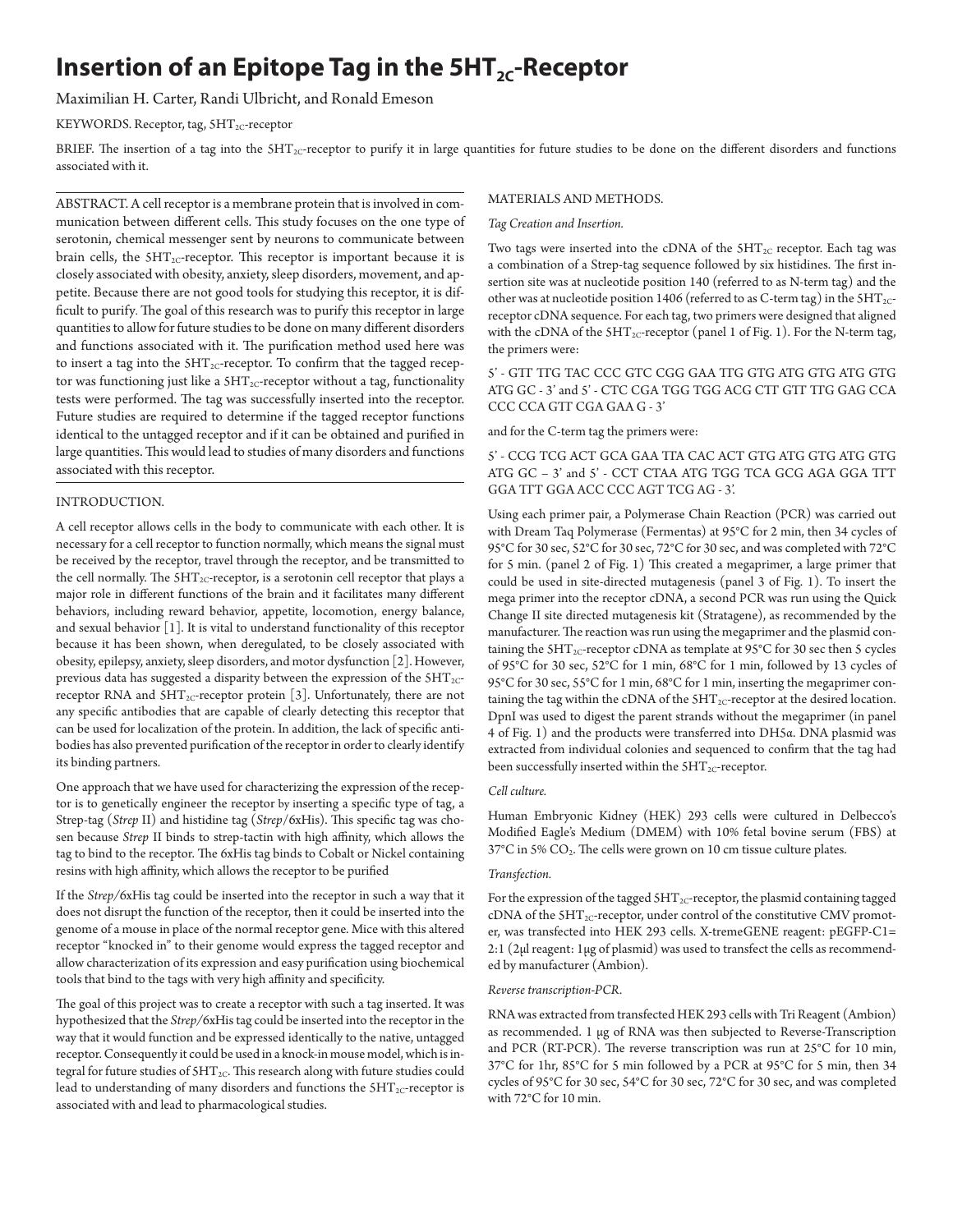#### *Western blotting.*

Transfected cells were collected and lysed in RIPA buffer (Tris-HCL,pH 7.5, 50mM; NaCl 150mM; SDS 0.1%; EDTA 1mM; Sodium Deoxycholate 1%; NP40 1%). Protein was separated by SDS-PAGE, and transferred to nitrocellulose. The blot was then blocked with PBS containing 0.3% fat-free milk. The receptor was detected with mouse anti-2c antibody (3:1000) and fluorescently labeled goat anti-mouse antibody (1:10,000). The protein was then visualized on the Odyssey (Licor) imaging system.

## RESULTS.

## *Strep/6xHis Tag Insertion Locations.*

Regions of a protein that are similar across the species, or conserved, are of the high interest; therefore, the areas with low conservation as optimal locations for the placement of the tag were selected. Accordingly, protein sequences of  $5HT_{2C}$ -receptor of mice, rats, dogs, rhesus monkeys, humans, and chimpanzees were aligned in order to find areas of low conservation (panel 1 and 2 of Fig. 1S). The locations for the *Strep/*6xHis tag were deemed the best, based on low conservation at cDNA nucleotide position 140, near the N-terminus in an extracellular domain of the receptor, and at nucleotide position 1406, near the C-terminus within an intracellular domain.

#### *Creating a Megaprimer.*

To insert the large *Strep/*6xHis tag into the receptor, a Megaprimer was created. The sequence of the tag (Fig. 2S) was flanked by regions homologous to the  $5HT_{2C}$ -receptor at the site of insertion. A PCR reaction was run using the cDNA of the receptor as template (panel 2 of Fig. 1).



Figure 1. Flow chart of the methods for inserting the 6xHis/Strep tag. Panel 1. The  $5HT_{2C}$ -receptor cDNA with two primers. Panel 2. The primers were setup flanking the 6xHis/Strep tag in preparation for PCR. PCR was run to create Megaprimer Panel 3. Megaprimer with the tag inserted between the two primers. Panel 4. Megaprimer, with two original primers, was realigned along  $5HT_{2C}$ -receptor cDNA. PCR was run and DpnI was used to digest the parent strands of the  $5HT_{2C}$ -receptor cDNA. Panel 5. The  $5HT_{2C}$ -receptor cDNA with the tag inserted.

#### *Insertion of Tag into*  $5HT_{2C}$  *Receptor.*

The megaprimer was then used in site-directed mutagenesis reaction to insert the tag at the desired location by PCR based methods. The correct insertion of the tag was confirmed by sequencing the resulting plasmid. Figure 2 shows the sequence of the tag within the  $SHT_{2C}$ -receptor sequence at both locations. The nucleotide sequence of the plasmid in the region of the tag matched exactly with the template cDNA, containing the tag in the proper reading frame proves that the correct tag was inserted at the desired location.



**Figure 2.** A sequence trace of the *Strep/*6xHis tag inserted into the cDNA of the  $5HT_{2C}$ -receptor. The amino acid sequence of the tag is shown in black and the sequence of the receptor is shown in green.

## Analyzing the Expression of the Tagged  $5HT_{2C}$ -receptor.

The expression of the tagged receptor in mammalian cells was evaluated by transfecting the construct into HEK 293 cells. Two days after transfection, RNA was collected to determine if the mRNA was produced. A reverse transcription-PCR reaction was run to determine if the tagged  $5HT_{2C}$ -receptor mRNA was present (Fig. 2). The gel electrophoresis of the PCR reaction is shown in panel 1 of Figure 3. There was a single, distinct band in the reaction with reverse transcriptase, which suggests that the mRNA for the  $5HT_{2C}$ -receptor with the tag at the C-terminus was expressed. Cells transfected with GFP and a reaction lacking reverse transcriptase served as negative controls. Results for the gel electrophoresis of the PCR for the N-terminus were not possible to obtain due to time constraints.

To determine whether the protein was expressed, HEK 293 cells were transfected with the constructs or a plasmid expressing GFP, as a negative control, and the cells were lysed and the expression of the protein analyzed by Western blot with an antibody directed against  $5HT_{2C}$  (Fig. 2). As shown in panel 2 of Figure 3, expression of the N-terminally and C-terminally tagged receptor was detected, indicating that insertion of the tags did not disrupt expression of the protein.



**Figure 3.** The tagged receptor was expressed by mammalian cells. (Panel 1.) Gel electrophoresis of an RT-PCR reaction demonstrating mRNA expression of the  $5HT_{2C}$ -receptor with the tag at the C-terminus. (Panel 2.) Western blot of HEK 293 cells transfected with the plasmid containing the receptor with the C-terminal tag, the N-terminal tag or GFP, as a control.

#### *Proving the Hypothesis.*

The data shown in these studies prove that the *Strep/*6xHis tag can be successfully inserted into the  $5HT_{2C}$ -receptor. These results suggest that the tagged  $5HT_{2C}$ -receptor correctly expresses the mRNA for the C-terminally tagged receptor and the protein for the receptor with the tag at the C-terminus and N-terminus in a mammalian cell, further proving a component of the hypothesis.

## DISCUSSION.

The  $5HT_{2C}$ -receptor has proven difficult to fully characterize because there is a lack of biochemical and immunological tools, which prevents purification of the receptor and analysis of spatial expression patterns by immunohistochemistry. Therefore, a strategy was designed to insert a tag that will not disrupt function, but allow biochemical purification and detection. Results here suggest that the *Strep*/6xHis tag has been successfully inserted in the receptor, such that protein and RNA is expressed. Future studies must be done to determine